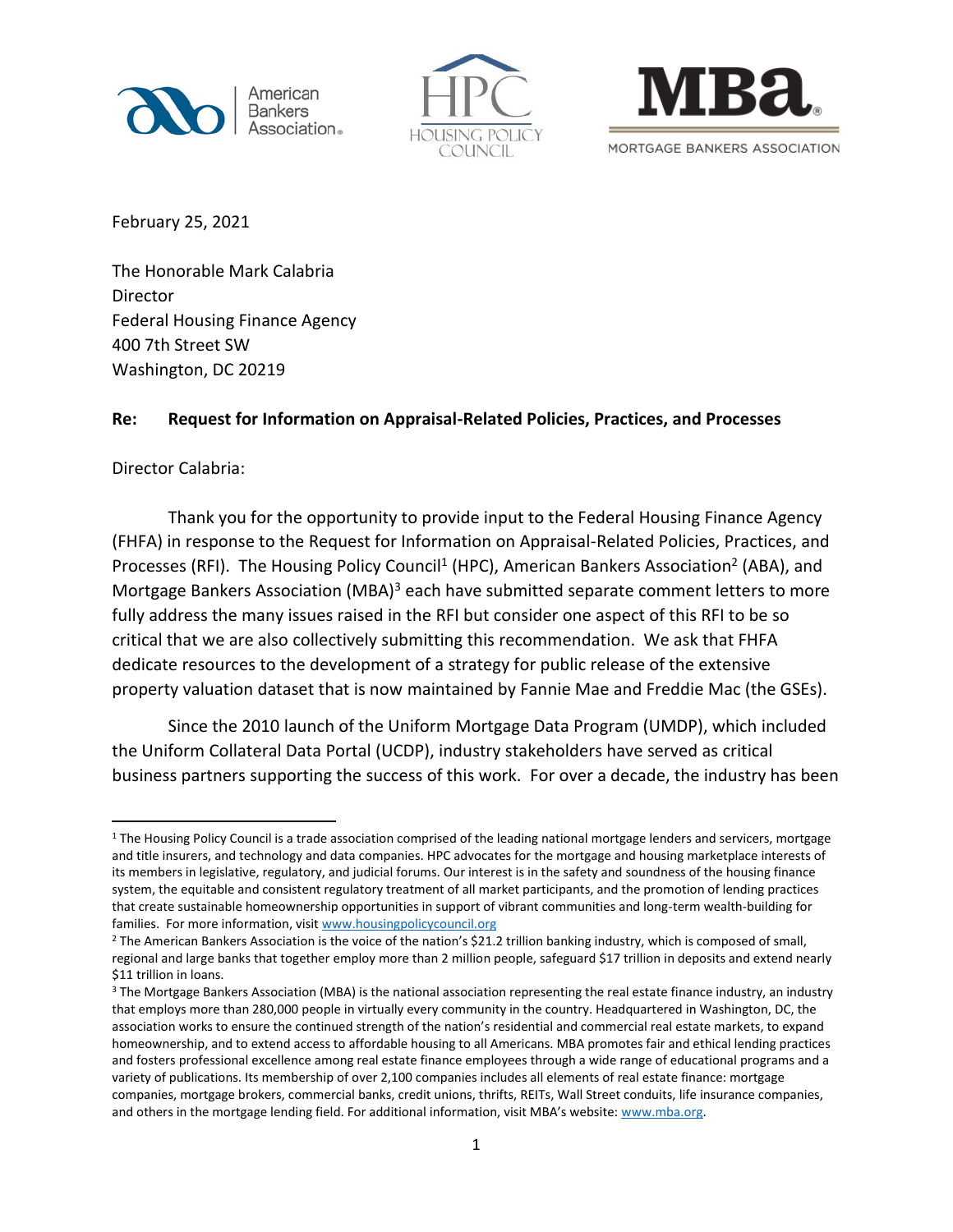collaborating with the GSEs on: the standardization of the data points themselves, using the Mortgage Industry Standards Maintenance Organization (MISMO) as the primary vehicle for these efforts; continuous updates to data collection procedures and technology platforms to produce and deliver data to the GSEs; and enhancements to and recalibration of quality control procedures to align with the new risk management techniques established by the GSEs.

As a result of this mutual commitment to the success of the UMDP broadly and the Uniform Appraisal Dataset (UAD) specifically, there has been a marked improvement in the overall integrity of the data captured within the Uniform Residential Appraisal Report (URAR). The higher quality of residential property valuations benefits all parties involved in home sales and mortgage transactions and, for that, our members are appreciative. The submission of the UAD/URAR data into the GSE data portal, however, results in a massive level of critical collateral information for not only the subject property, but also for the additional comparable properties (minimum of three) that are used to establish the opinion of value. The accumulation of such a vast amount of data on properties across the United States – data that is verified by repeat sales and that provides insight on changes in the characteristics or condition of properties over time – is extremely valuable.

The benefits of this substantial compilation of residential property data should be shared with those parties that contributed to the work. We believe, therefore, that FHFA should initiate an exercise to assess the options and develop a plan for broad public release of this information to industry participants – including appraisers and appraisal management companies, lenders and servicers, mortgage and title insurance companies, investors and rating agencies, and data analytics providers – as well as to other stakeholders, such as academics, researchers, and consumer advocates.

Of note, the primary objective for release of this information is not only to enhance transparency with respect to the appraised value of residential properties, but also, and more importantly, to improve risk management practices across the marketplace. The analytic capabilities of various types of industry stakeholders are considerable but limited by the quantity and scope of the data available to them. The more information that is available, the better the reliability, predictability, and capacity of collateral models. From the perspective of a safety and soundness regulator, FHFA also would benefit from the risk management improvements that could be implemented by GSE counterparties, if these parties were able to access this data.

While each of our organizations has requested the release of this collateral data in previous communications, this RFI presents an opportunity for a unified and direct appeal to FHFA to act now and make this information available to the broader mortgage marketplace. We stand ready to engage and commit the resources necessary to work with FHFA and the GSEs to design and execute a plan by which this collateral data can be made available to the public.